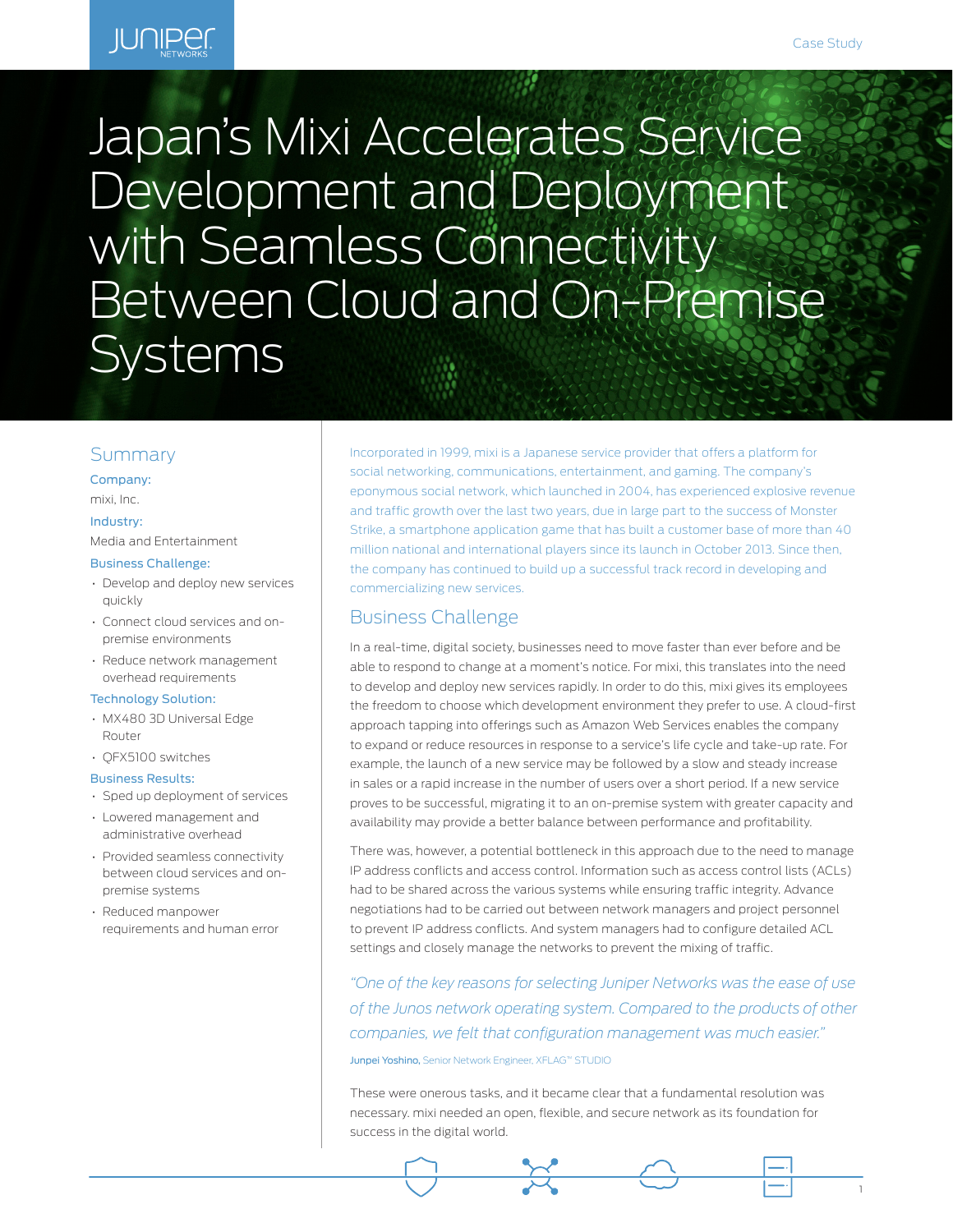

# Technology Solution

After evaluating various approaches, mixi decided to adopt MPLS with virtual routing and forwarding (VRF) technology, using the Juniper Networks® QFX5100 very low latency, high-performance, 10GbE/40GbE data center switch, in conjunction with the Juniper Networks MX480 3D Universal Edge Router.

"One of the key reasons for selecting Juniper Networks was the ease of use of the Junos network operating system," says Junpei Yoshino, Senior Network Engineer, XFLAG™ STUDIO, mixi Inc.

Juniper Networks Junos® OS integrates network routing, switching, security, and network operating systems to reduce the complexity of a network. "Compared to the products of other companies, we felt that configuration management was much easier," Yoshino says.

mixi was already using the MX480 router for connecting to the Internet. The addition of the QFX5100 switches deployed in a Virtual Chassis configuration enabled the service provider to go one step further and create an environment where both MPLS and VRF could be used to segment its network for individual projects. Virtual Chassis enables multiple switches to be configured and managed as a single logical entity.

*"I believe that the Juniper Networks technologies and products have incredible future potential in meeting the networking needs of cloud-based services and content players."*

Junpei Yoshino, Senior Network Engineer, XFLAG™ STUDIO

# Business Results

The Juniper Networks suite of products has enabled mixi to create an MPLS/VRF environment, helping to resolve IT address conflicts and link cloud-based services with on-premise systems to achieve rapid provisioning. This solution, which features mature technology and stable operation with minimal network overhead, has also addressed the problem of managing a large number of ACLs.

As Yoshino explains, "With MPLS/VRF, we are able to separate the routing table and provide multitenant support while achieving seamless connectivity to the cloud environment. This makes it possible for mixi to set up a development environment and deploy services very rapidly and is a major benefit to staff members responsible for services and to managers like myself."

Junos OS also makes it easy for mixi to manage its network environment with lower manpower requirements and at the same time reduce human error. Command inputs for operating details and changes in configuration are standardized, which means that network managers do not have to remember the command input procedures in detail. "This reduces the number of items that need to be confirmed, making it possible to reduce both man-hours and risk," Yoshino says.

According to Yoshino, since the Juniper Networks equipment was introduced, performance has been very good and the company has not encountered any problems with the network. Operations are also stress-free, requiring only a small number of people to manage the tasks involved. Yoshino also praised Juniper for the "prompt response by the company and its partners and tremendous support during the installation."